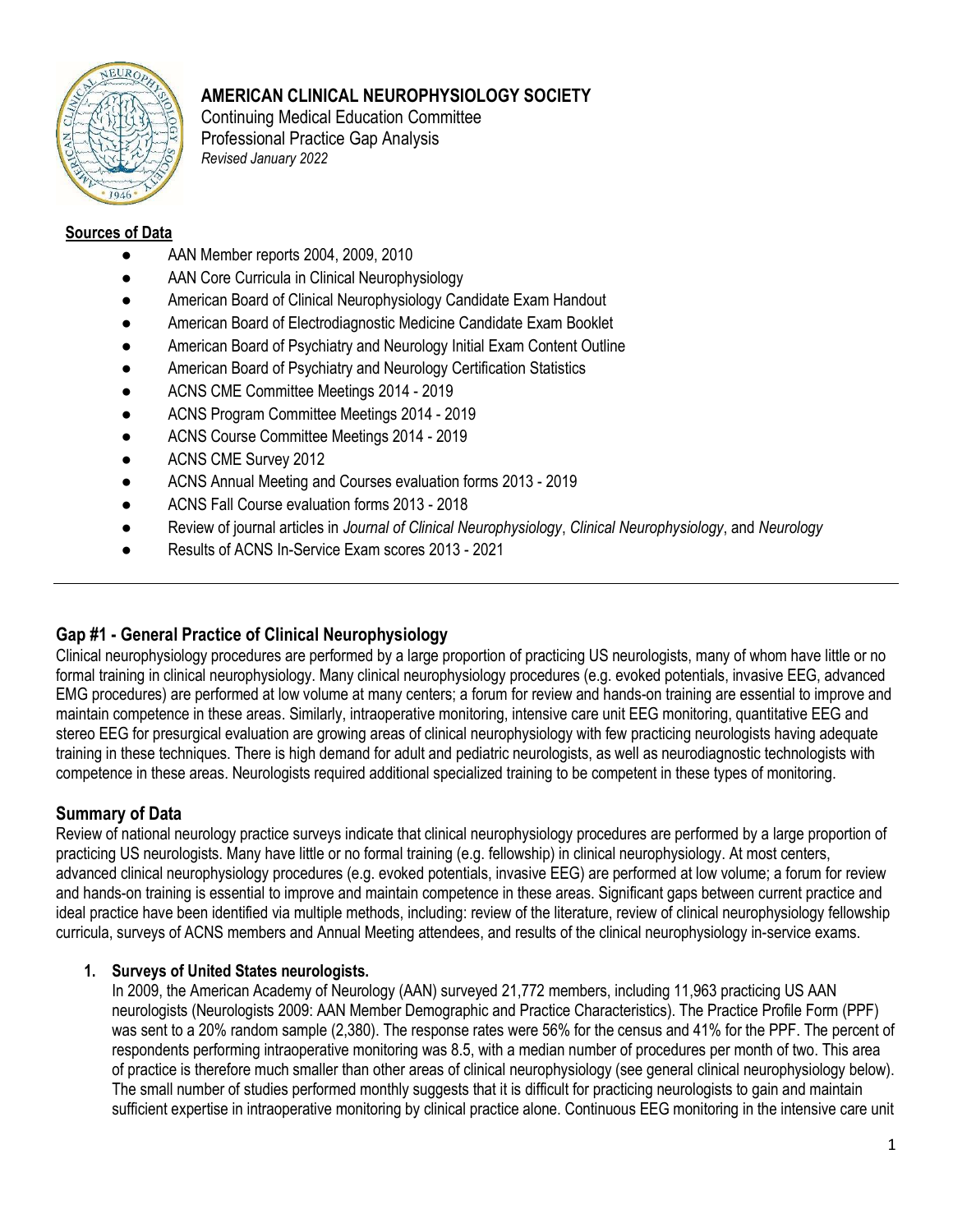was performed by 16.3% of respondents, with a median number of procedures per week of two. Again, this number is insufficient to gain and maintain appropriate expertise in this complex neurophysiologic technique. In fact, when reviewing demographic data on ACNS meeting attendance roughly 50% of participants in the 30-50 year age range indicate a desire to learn neurophysiology technical knowledge by attending these meetings.

From the same survey, practice focus was EEG 32.6%, EMG 8.2%, Epilepsy 39.4%, and Neuromuscular disorders 25.7%.

| Procedure                          | Percent of respondents who perform/interpret the procedure during the last 12<br>months |                        |                     |                     |                   |                   |                   |  |  |  |  |
|------------------------------------|-----------------------------------------------------------------------------------------|------------------------|---------------------|---------------------|-------------------|-------------------|-------------------|--|--|--|--|
|                                    | 1991-92<br>$(n=1,371)$                                                                  | 1993-94<br>$(n=1,235)$ | 1997<br>$(n=1.064)$ | 1998<br>$(n=1,230)$ | 2000<br>$(n=832)$ | 2004<br>$(n=947)$ | 2010<br>$(n=897)$ |  |  |  |  |
| <b>Electrodiagnostic Services:</b> |                                                                                         |                        |                     |                     |                   |                   |                   |  |  |  |  |
| Electroencephalography (EEG)       | 68.0                                                                                    | 68.0                   | 69.8                | 65.0                | 59.9              | 61.4              | 56.9              |  |  |  |  |
| Electromyography $(EMG/NCS)^a$     | 54.6                                                                                    | 55.1                   | 58.1                | 55.8                | 49.4              | 54.4              | 54.1              |  |  |  |  |
| Evoked Potentials (EP)             | 43.5                                                                                    | 44.2                   | 46.1                | 43.7                | 34.3              | 32.5              | 25.6              |  |  |  |  |
| Intraoperative Monitoring          | 12.5                                                                                    | 13.7                   | 14.5                | 14.5                | 11.1              | 9.8               | 8.5               |  |  |  |  |
| <b>Sleep Studies</b>               | 12.5                                                                                    | 11.2                   | 14.7                | 12.0                | 10.2              | 12.0              | 14.0              |  |  |  |  |
| Video EEG Monitoring               | $NA^b$                                                                                  | NA                     | <b>NA</b>           | NA                  | <b>NA</b>         | <b>NA</b>         | 17.9              |  |  |  |  |
| Continuous EEG (cEEG)              | <b>NA</b>                                                                               | <b>NA</b>              | <b>NA</b>           | NA                  | <b>NA</b>         | <b>NA</b>         | 16.3              |  |  |  |  |

| <b>Procedure</b>                        | For those who perform the procedure, median number performed per<br>month |           |           |           |      |      |  |  |  |
|-----------------------------------------|---------------------------------------------------------------------------|-----------|-----------|-----------|------|------|--|--|--|
|                                         | 1993-94                                                                   | 1997      | 1998      | 2000      | 2004 | 2010 |  |  |  |
| <b>Electrodiagnostic Services:</b>      |                                                                           |           |           |           |      |      |  |  |  |
| Electroencephalography (EEG)            | 20                                                                        | 20        | 20        | 20        | 20   | 20   |  |  |  |
| Electromyography (EMG/NCS) <sup>a</sup> | 20                                                                        | 25        | 25        | 25        | 25   | 20   |  |  |  |
| Evoked Potentials (EP)                  |                                                                           |           |           |           | 4    |      |  |  |  |
| Intraoperative Monitoring               |                                                                           |           | $\Delta$  |           |      |      |  |  |  |
| <b>Sleep Studies</b>                    |                                                                           |           | 10        |           | 15   | 11   |  |  |  |
| Video EEG Monitoring                    | <b>NA</b>                                                                 | <b>NA</b> | <b>NA</b> | <b>NA</b> | NA   |      |  |  |  |
| Continuous EEG (cEEG)                   | NA                                                                        | <b>NA</b> | <b>NA</b> | <b>NA</b> | NA   |      |  |  |  |

#### 2. Availability and scope of training programs in clinical neurophysiology.

The amount of training received by neurology residents in clinical neurophysiology is quite variable. EEG and EMG training are provided in 75% of neurology residency programs, ranging from 1-5 months. One quarter of neurology residency programs have no requirement for formal training in clinical neurophysiology. Fellowship training in clinical neurophysiology is available as a 5th year of subspecialization. Fellows have six or more months of didactic and clinical experience in the major areas of clinical neurophysiology (electroencephalography, electromyography and nerve conduction studies, polysomnography and assessment of disorders of sleep, or intraoperative neurophysiologic monitoring), and didactic training in other areas of clinical neurophysiology. Typically, concentration occurs in 1 or 2 of these subspecialized areas leaving significant gaps in other areas of clinical neurophysiology even after fellowship training is completed.

The introduction of the American Board of Psychiatry and Neurology Certification in Epilepsy in 2013 has expanded training options for post-residency clinical fellowship. While this has strengthened core procedures of EEG, video EEG monitoring, epilepsy surgery, and continuous EEG, it has led to further de-emphasis on other procedures, including intraoperative monitoring and evoked potentials. These are the same procedures that trainees have traditionally performed relatively poorly on in-service exams. Nevertheless, many practitioners will be expected to continue performing these procedures after fellowship training.

#### 3. Board certification statistics.

As of 2014 there were 14,674 U.S neurologists who were members of AAN and 4.8% indicated Clinical Neurophysiology as a subspecialty. According to ABPN data, even as fewer than 20% of neurologists have certification in Clinical Neurophysiology, a far greater number indicate that they perform Clinical Neurophysiology procedures. This suggests a knowledge gap is likely between the current knowledge and the need for appropriate clinical practice of neurophysiologic procedures.

Similarly, as of 2020, there were an estimated 16,414 active Neurology certificates issued by the ABPN, with 2,102 active for clinical neurophysiology and 1,990 for epilepsy.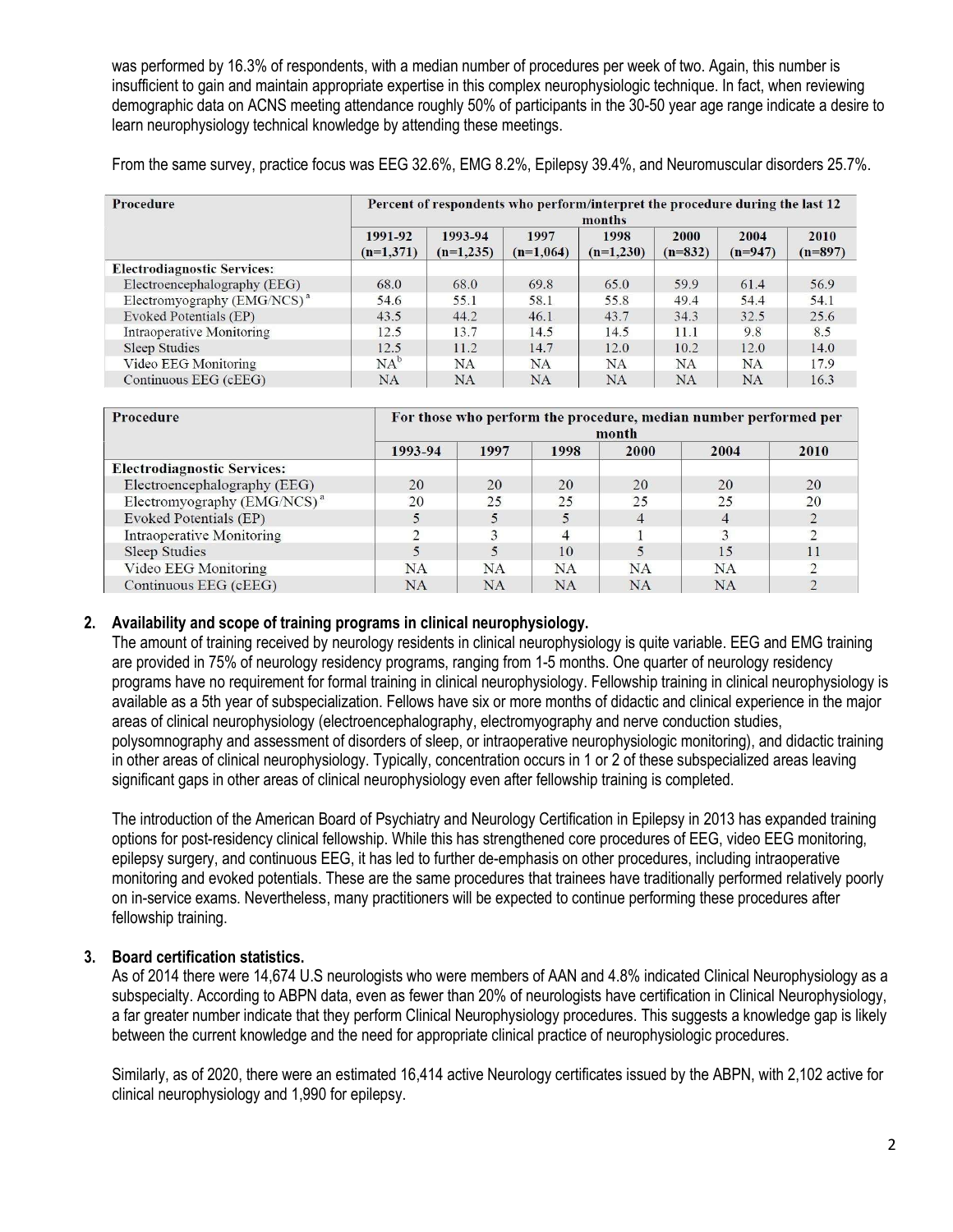- 4. Examination scores in the Intraoperative Monitoring and Evoked Potentials sections of the American Board of Clinical Neurophysiology Exam and the American Clinical Neurophysiology In-Service Exam. Scores in these areas have been consistently lower than those in other areas of clinical neurophysiology. From 2013- 2021 data the percent correct responses in the intraoperative monitoring (20-47%) and evoked potentials (31-57%), compared to 57-80% in EEG. This gap in knowledge is present in all examinees: current clinical neurophysiology fellows, graduates of clinical neurophysiology training programs, and neurologists in practice.
- 5. The number of downloads of guidelines for intraoperative monitoring from the ACNS web site. Guidelines have been published in the recent past for both intraoperative monitoring and continuous EEG monitoring in the ICU and are consistently downloaded for review and supportive data. Members indicate that the guidelines should continue to be a primary focus of the ACNS.
- 6. Recent issues in the Journal of Clinical Neurophysiology and tracking of the number of publications on these topics downloaded from the journal web site.

Review issues from the Journal of Clinical Neurophysiology highlight core topics in the field. Topics in 2020-2021 include: autonomic testing, evoked potentials, ambulatory EEG, MEG, status epilepticus, electrodiagnostic testing of neuromuscular disorders, critical illness myoneuropathy, and noninvasive brain stimulation.

7. In survey responses of meeting attendees, consistent areas were self-identified as subject to knowledge or practice gaps. Feedback is obtained each year from attendees of the annual ACNS courses and program, as well as the annual ACNS mid-year courses. In these attendee surveys, requests for specific topic areas have led to identification of the gaps below.

# Analysis of Gap #1

#### 1. EEG analysis

- a) Basic EEG including identification of normal variants, artifacts, clinical correlation Example Gap
	- Best Practice: EEG studies are often improperly ordered for non-seizure conditions such as headache and syncope. Clinical neurophysiologists properly identify normal EEG patterns, common normal variants, and artifacts to avoid misdiagnosis of epilepsy.
	- **Current Practice:** Most routine EEG studies are read by physicians without formal clinical neurophysiology training in residency or fellowship. Patients are commonly misdiagnosed with epilepsy because of an "over-read" EEG, which in turn leads to unnecessary lifestyle restrictions, treatment, and medical expense.
	- Resulting Gap: Inadequate knowledge of normal EEG patterns of wakefulness and sleep, commonly misinterpreted variants such as wickets and small sharp spikes, and extraphysiological and physiological artifacts may lead to the incorrect diagnosis of epilepsy, seizures, and status epilepticus.
	- Educational Need: Didactic lectures and workshops on routine EEG and standardized reporting of EEG findings according to ACNS guidelines

### b) Neonatal and pediatric EEG and normal age-related variants

- Best Practice: Clinical neurophysiologists are comfortable interpreting EEG across the lifespan, including recognition of normal variants in children. Clinical neurophysiologists should be aware of indications for EEG in neonates, as described in the ACNS guidelines. Neurophysiologists should be skilled in interpretation of neonatal EEG and application of ACNS terminology and classification systems for neonatal EEG.
- Current Practice: Most neurophysiologists have limited training in pediatric EEG, and particularly neonatal EEG. Despite professional society guidelines indicating the need for neonatal EEG use in common conditions such as hypoxic ischemic encephalopathy or for suspected seizures, neonatal seizures are commonly underdiagnosed or misdiagnosed. Few neurophysiologists are skilled in interpretation of amplitude-integrated EEG, widely used for seizure detection by neonatologists.
- **Resulting Gap:** Neurophysiologists are uncertain when faced with some pediatric EEG variants. There is inadequate knowledge of risk factors for neonatal seizures, indications for neonatal EEG, and limited competence in performing neonatal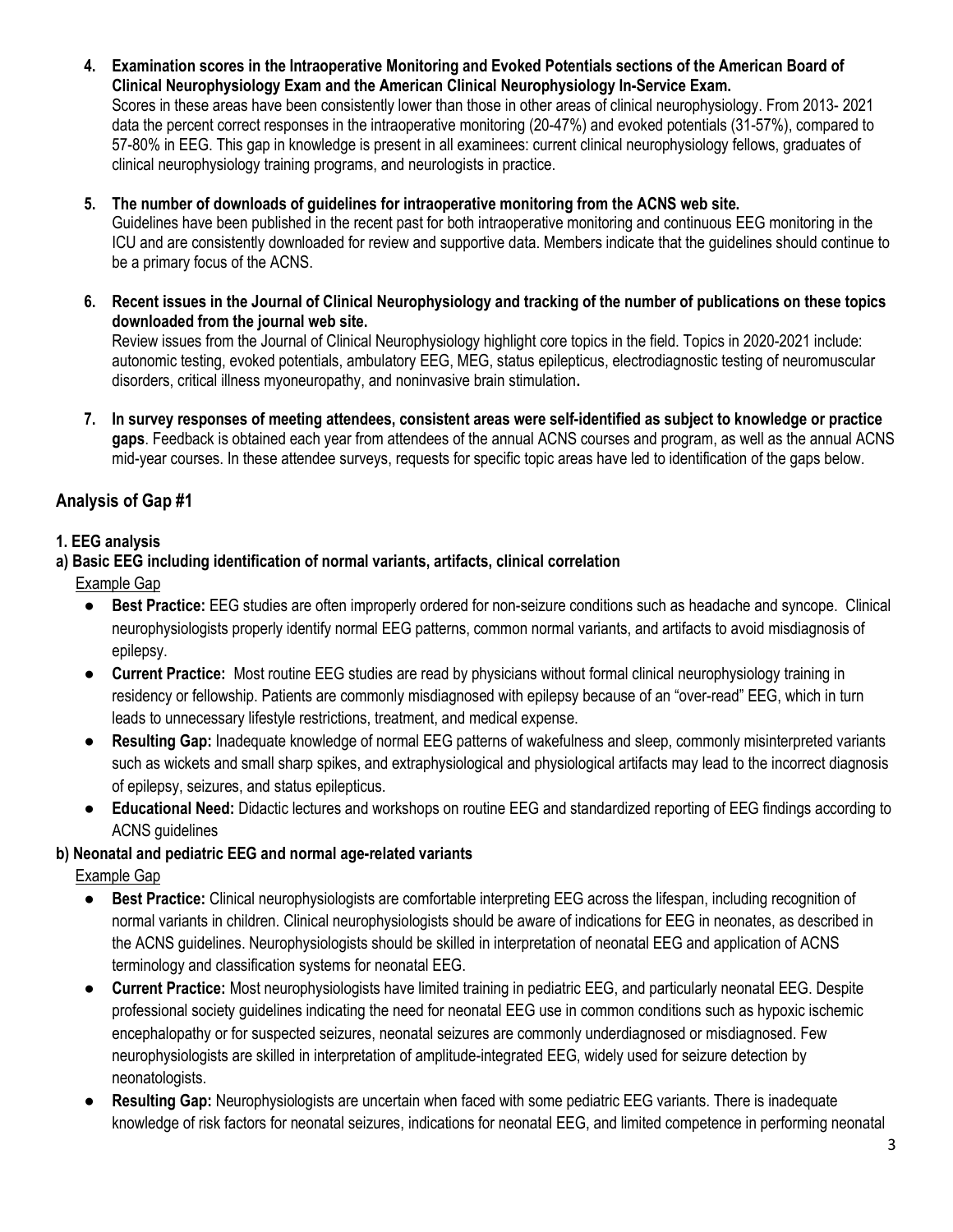EEG and aEEG analysis.

● Educational Need: Didactic lectures, online materials, and workshops on pediatric EEG, neonatal EEG and seizures, aEEG techniques, and neonatal EEG guidelines.

# c) Digital EEG processing and quantitative EEG

Example Gap

- Best Practice: Quantitative EEG are used to rapidly analyze large amounts of EEG data, and has been demonstrated to shorten the amount of time necessary to interpret raw EEG data. Experience can improve the utility and reliability of qEEG interpretation.
- Current Practice: Current guidelines suggest that quantitative should be incorporated into continuous EEG practice. Resulting Gap: Inadequate understanding of qEEG use and techniques can lead to inappropriate over-reliability on, or underutilization of, quantitative EEG in clinical practice.
- Educational Need: Symposia and workshops that provide information about the utility and limitations of quantitative EEG, including detection of seizures and ischemia as well as trends in encephalopathy.

# d) Critical Care EEG in the intensive care unit

Example Gap

- Best Practice: Clinical neurophysiologists understand the pathophysiology of normal and abnormal patterns in ICU EEG, accurately perform and interpret studies, and apply the results of these studies to timely and accurate diagnosis and treatment of patients at risk for neurologic deterioration in the intensive care unit. Current ACNS guidelines in ICU EEG highlight the technical and clinical aspects of this procedure.
- Current Practice: Review of surveys of learners, the medical literature, and recent guidelines indicate ICU EEG is often misinterpreted, likely due in large part to the shortage of clinical neurophysiologists who have been trained in ICU EEG. Most clinical neurophysiology training programs have little didactic or practical training in this area. Clinical neurophysiologists who completed training more than several years ago have little or no exposure to formal training in these techniques and those in practice seek training on advanced techniques.
- Resulting Gaps: Practitioners performing clinical neurophysiology procedures have inadequate knowledge of ICU EEG, often do not possess the technical skills to accurately perform and interpret studies (competence) and are uncertain how to apply the results of these studies to the diagnosis and treatment of patients at risk for neurologic deterioration in the intensive care unit (performance).
- **Educational Need:** Courses, symposia, and workshops on modern approaches to the neurophysiology of nonconvulsive seizures, the ictal-interictal continuum, and status epilepticus, including the modified Young and Salzburg Criteria, and the 2021 ACNS Standardized Critical Care EEG Terminology

Example Gap

- Best Practice: Seizures and status epilepticus in critically ill adults and pediatric patients are rapidly and reliably identified with the addition of quantitative EEG analysis in conjunction with conventional EEG analysis by neurophysiologists. Additionally, non-neurophysiologists (i.e., EEG techs and ICU nurses) are able to comfortably and reliably utilize QEEG to alert neurophysiologists to periods of concern.
- Current Practice: Quantitative EEG is used inconsistently, with a lack of standardization of quantitative EEG practices.
- Resulting Gap: Inadequate knowledge of information represented by quantitative EEG trends, interpretation of quantitative EEG trend changes, recognition of seizure activity on quantitative EEG, recognition of artifacts on quantitative EEG trends and utilization/manipulation of quantitative EEG software.
- Educational Need: Symposia and workshops on quantitative EEG trend basics and utilization of quantitative EEG for seizure detection.

- Best Practice: Impending cerebral ischemia and vasospasm in patients with subarachnoid hemorrhage is detected in a timely fashion and reliably with quantitative EEG trend analysis.
- **Current Practice:** Quantitative EEG is rarely used for ischemia and vasospasm detection and there is a lack of standardization of quantitative EEG practices for this application.
- Resulting Gap: Inadequate knowledge of information represented by quantitative EEG trends, recognition of ischemia/vasospasm on quantitative EEG, recognition of artifacts on quantitative EEG trends and utilization/manipulation of quantitative EEG software.
- Educational Need: Symposia and workshops on quantitative EEG trend basics and utilization of quantitative EEG for ischemia/vasospasm detection.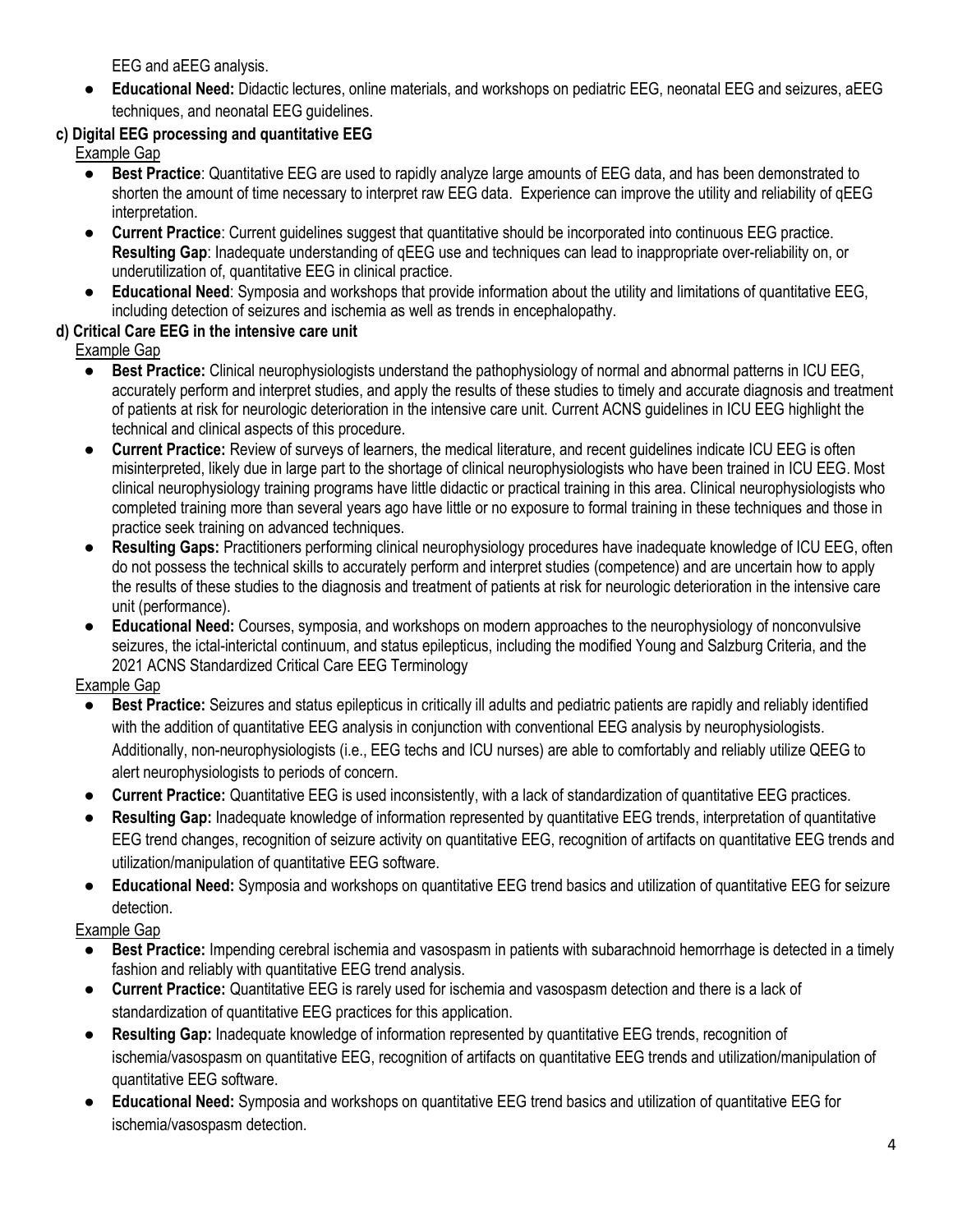### e) Source localization, source co-registration with neuroimaging

Example Gap

- Best Practice: Patients with intractable epilepsy undergo efficient and accurate pre-surgical evaluation including source localization to better define the ictal onset zone.
- Current Practice: Many surgical candidates do not undergo EEG source localization as part of the epilepsy surgery evaluation because of lack of specialized software and/or expertise in source localization technique.
- Resulting Gap: There is inadequate knowledge of methods of seizure localization, and inadequate competence in source localization and co-registration techniques.
- Educational Need: Symposia and workshops on source location, co-registration, and clinical applications of above. Guidelines and commonly accepted standards for EEG source localization.

# f) Presurgical EEG evaluation

**Example Gap** 

- Best Practice: Patients with intractable epilepsy are identified as potential surgical candidates early in their disease course and undergo presurgical evaluation, including appropriate use of invasive EEG techniques.
- Current Practice: Many potential surgical candidates are not identified at all or are identified only after many years of intractable epilepsy. Neurophysiologists may not have received training in newer techniques for invasive EEG, such as stereo EEG.
- Resulting Gap: Inadequate competence in recognizing potential surgical candidates, performing presurgical video-EEG monitoring, and implementing invasive EEG for evaluation. Inadequate incorporation of results of video-EEG monitoring into patient treatment plans.
- Educational Need: Workshops on video-EEG and invasive EEG procedures

#### g) Ambulatory EEG including indication for EEG and Video EEG home recordings and basic quality standards Example Gap

- Best Practice: Practicing neurologists are aware of the indications and limitations of ambulatory EEG and video EEG recordings. They are able to weigh the pros and cons of ambulatory EEG studies and other alternative options (Epilepsy Monitoring Unit evaluations, repeat routine outpatient EEG studies, home video of typical events) in order to choose the appropriate study for their patient(s).
- **Current Practice:** There has been a significant increase in the number of ambulatory EEGs performed. This, in combination with wider availability, has raised concern for overuse, that these studies are frequently recommended without a definite indication, that the duration of the studies is inappropriate, or that an alternative investigative approach may have been more appropriate.
- **Resulting Gap:** Inadequate understanding of the indications and limitations of the ambulatory EEG studies. Limited understanding of patient scenarios when alternative options or referral to epilepsy center may be more appropriate
- Educational Need: Educational workshops and webinars, utilizing patient scenarios (case-based learning) to discuss the indications and limitations of ambulatory EEGs and other available alternative options.

Example Gap

- Best Practice: Ambulatory EEGs studies provide quality data (EEG recording without significant artifact, and preferably simultaneous good quality video) for review by a physician who is appropriately-trained and qualified in EEG interpretation.
- Current Practice: There is wide variation in the quality of EEG data, presence and quality of accompanying video recording, quality and extent of monitoring by monitoring technicians, availability of technical support in case of technical difficulties as well as in training and qualification of physicians interpreting the ambulatory EEG studies.
- Resulting Gap: Lack of standardization in data acquisition and unreliable interpretation.
- Educational Need: Identify minimum standards for ambulatory EEG studies, encompassing recording, monitoring, technical support and interpretation.

### 2. Magnetoencephalography

- a) Clinical indications
- b) New guidelines
- c) Role in surgical epilepsy
- d) Combined EEG-MEG source localization and imaging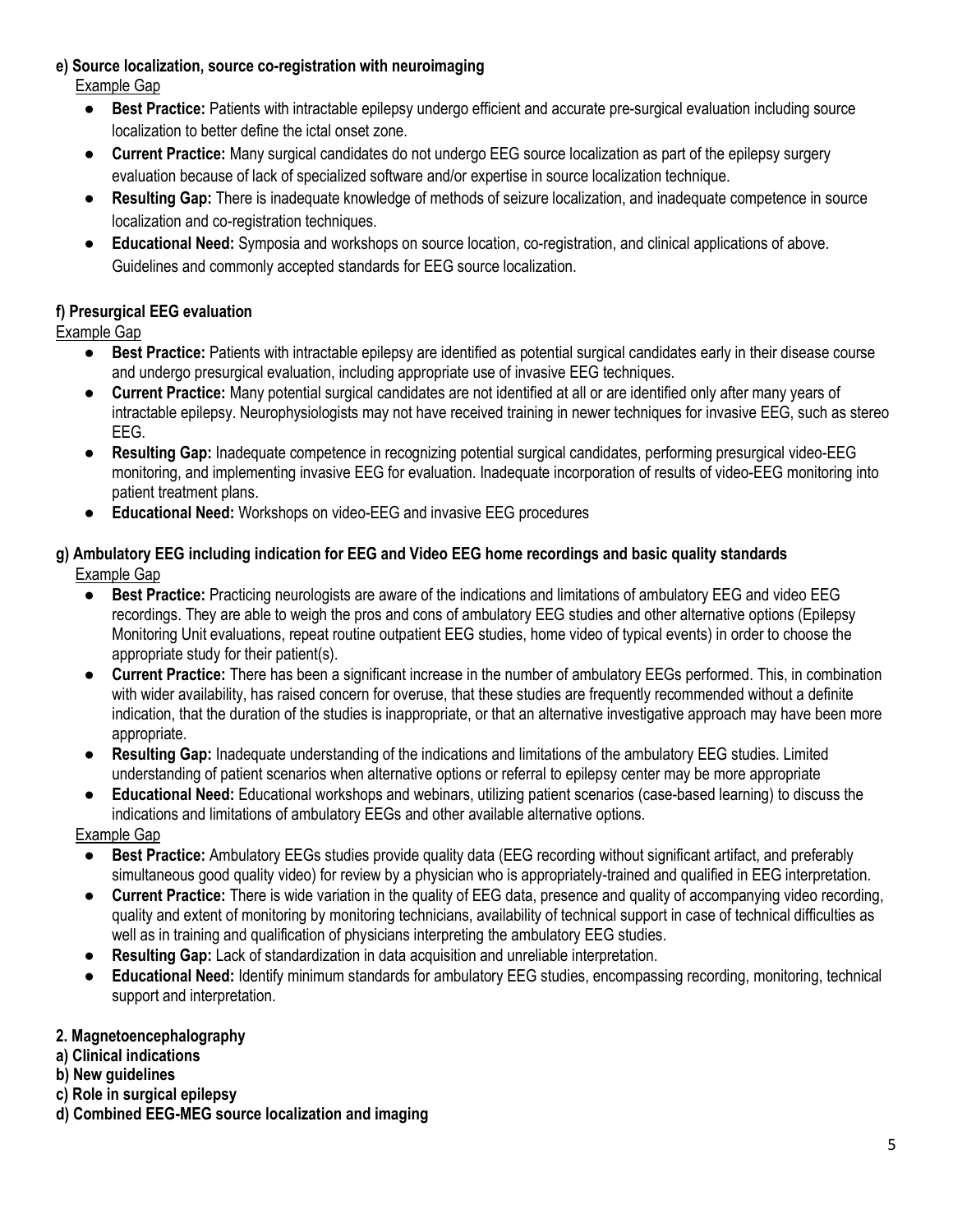#### Example Gap

- **Best Practice:** Patients with intractable epilepsy should undergo efficient and accurate pre-surgical evaluation, which may include magnetoencephalography. The American Clinical MEG society has published guidelines describing best practices in recording and interpretation of clinical MEG studies
- **Current Practice:** MEG is available only in few centers across the USA and only a small number of patients receive MEG studies as part of the presurgical evaluation. There are a very small number of clinicians who are adequately trained in the analysis and interpretation of clinical MEG data.
- Resulting Gap: Lack of knowledge among clinicians for indications and benefits of MEG, e.g: patients who are more likely to benefit from an MEG study and how to incorporate MEG results into the surgical plan. Lack of standardized training in clinical magnetoencephalography resulting in variability in analyses methods and clinical reports
- Educational Need: Education on the basics of MEG recordings, benefits and limitations of MEG. Dissemination of the guidelines published through the American Clinical MEG Society for clinical MEG recording and analysis, personnel training, and standards for report writing.

#### 3. Functional Brain Mapping

### a) Neurophysiology of brain function

### b) Brain mapping to guide surgical resection

#### Example Gap

- Best Practice: Functional brain mapping using various tools (direct electrical stimulation, neuroimaging procedures) is used to map language, memory, motor, and sensory brain regions for optimal preoperative planning and intraoperative interventions.
- Current Practice: Epilepsy programs are most often developed in reactive fashion, around local/institutional resources and using teams without the aid of consensus practice guidelines and protocols.
- Resulting Gap: Inadequate knowledge and inadequate competency for functional brain mapping
- Educational Need: Commonly accepted standards for functional brain mapping, including protocols for testing varying skills to identify eloquent cortex, parameters for stimulation, ability to evaluate the strength of evidence when data are not congruent

### 4. Intraoperative Neurophysiologic Monitoring

#### a) Somatosensory evoked potential monitoring

#### b) Motor evoked potential monitoring

Example Gap

- **Best Practice:** All IOM for spinal cord monitoring adheres to the most current guidelines from the Therapeutics and Technology Assessment Subcommittee of the American Academy of Neurology and the American Clinical Neurophysiology Society.
- Current Practice: MEPs are monitored (together with SSEPs) in most of the institutions that offer spinal cord monitoring, but MEPs are not commonly used for root monitoring. MEPS interpretation is based on consistency and temporal correlation to surgical manipulations. Few institutions perform D waves or spinal cord mapping
- Resulting Gap: Training in troubleshooting/interpretation, understanding how different mechanisms of injury are reflected in MEP changes, insufficient use of MEPs for root monitoring
- Educational Need: Workshops/case presentations of MEPs monitoring and associated mechanisms of injury, understanding alarm criteria variability with mechanism of injury, Better understanding of the dipoles, far field/near field potentials

#### c) Peripheral nerve, brachial plexus, and lumbar plexus monitoring

Example Gap

- Best practice: Patients are monitored using a multimodality technique: SEPs for root avulsion; Nerve action potentials (NAP) and triggered EMG for assessment of nerve functional integrity and lesion location; tcMEPs from all myotomes
- Current Practice: Patients are most often monitored by a single modality, such as SEPs for root avulsion, or triggered EMG or twitches to assess functional nerve integrity in isolation.
- Resulting Gap: NAP monitoring/inching technique is rarely applied, Inaccurate assessment of nerve integrity
- Educational Needs: Workshops in NAP recordings/inching technique to increase reliability of our clinical correlates

### d) Procedures in dorsal rhizotomy

Example Gap

Best practice: Dorsal rhizotomy cases include continuous and triggered EMG of lumbosacral muscles to confirm dorsal nerve roots, localize root level, grade severity of triggered EMG response to train stimulation and avoid sectioning rootlets/roots with primary external anal sphincter innervation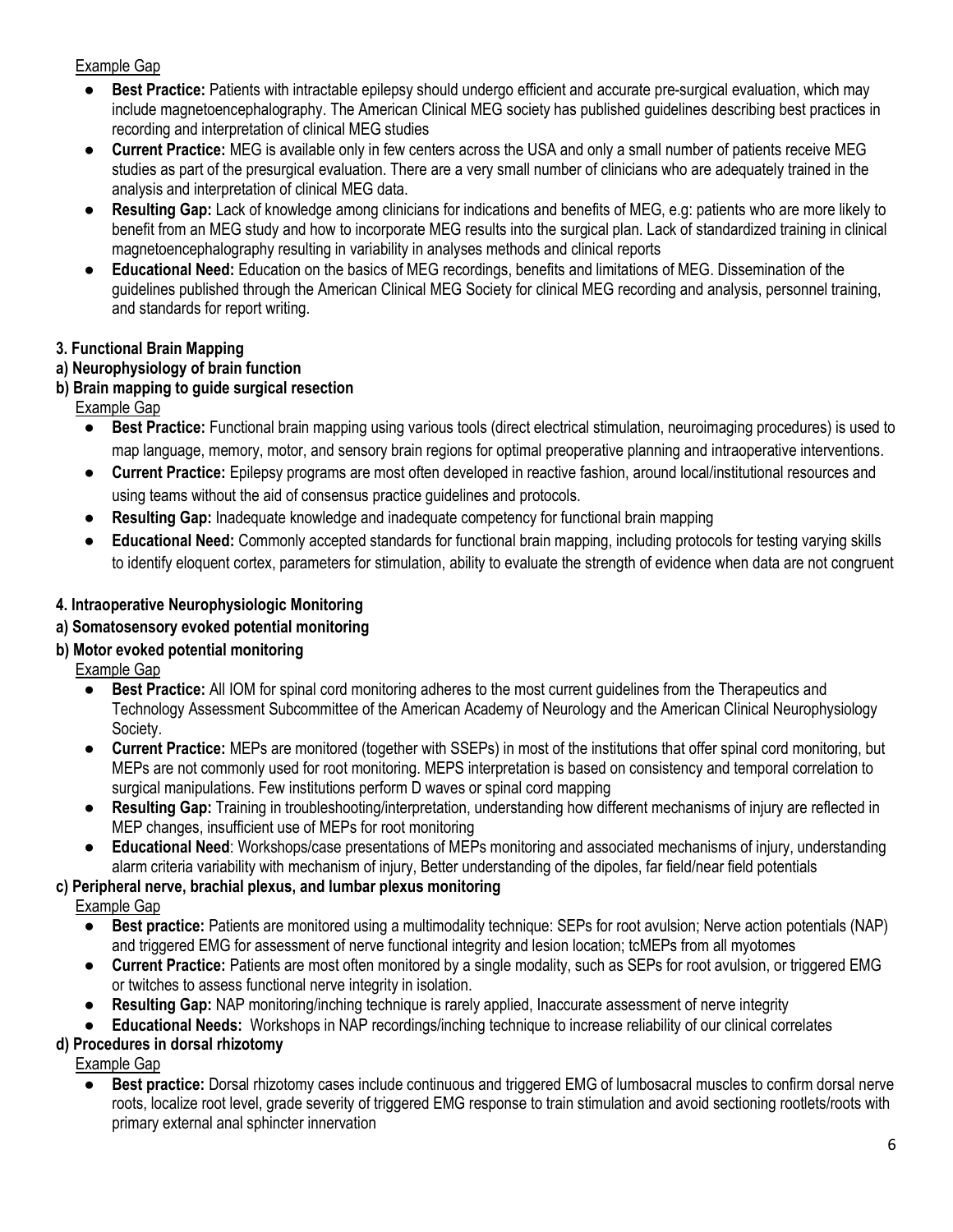- Current Practice: Selective dorsal rhizotomies are not performed commonly and may have variable surgical technique
- Resulting Gap: Dorsal rhizotomies are performed with inadequate or incomplete IOM
- Educational Needs: Courses and workshops to quide appropriate planning and implementation of IOM for rhizotomy cases

# e) Sensory-motor mapping

Example Gap

- Best Practice: Practitioners are comfortable and competent in performing central sulcus (CS) localization, motor mapping awake and under general anesthesia, using both Penfield and multipulse train technique. Neurophysiologists are able to continuously monitor the motor pathways, perform subcortical mapping, and monitor ECoG for after discharges (AD), assess depth of anesthesia, delineate lesion
- **Current Practice:** CS localization is via phase reversal technique, the Penfield method to motor map is used in awake craniotomies only (experts are from EEG/Epilepsy field); many do not perform continuous motor monitoring or subcortical mapping. There is common use of multipulse train technique to motor map under general anesthesia but not to look at the ECoG (experts are from the EMG field)
- Resulting Gap: There is a resulting underuse of ECoG, CS localization, continuous motor monitoring and a lack of understanding that mapping at a high current density incurs a higher risk of triggering seizures
- Educational Need: Workshops and symposia in ECoG mapping, awake and asleep motor mapping, multipulse train technique as the most efficient technique for mapping pyramidal neurons under general anesthesia, and in the use of continuous motor monitoring in association with subcortical mapping

### f) Brainstem and cranial nerve mapping

Example Gap

Best Practice: Brainstem mapping includes consistent monitoring and mapping of all motor nerves/their nuclei (free and triggered EMG), BAEP following ACNS guidelines, SEP and MEP monitoring, and /or Corticobulbar tracts (corticobulbar MEPs)

- Current Practice: BAEP monitoring is performed inconsistently, many physicians lack confidence and/or competence in cranial nerve monitoring and mapping.
- Resulting Gap: There is infrequent monitoring of a variety of CNs, and very infrequent mapping of CNs or CN nuclei
- **Educational Need:** Workshop training including video simulations of CN monitoring and mapping, training for corticobulbar MEP monitoring

### g) Language and parietal mapping

Example Gap

- Best Practice: Mapping of language and parietal function may be used pre and intra-operatively, with adequate language/parietal baseline testing, appropriate use of the Penfield method, and employment of EcoG for after discharges (ADs) monitoring
- Current Practice: Specialized testing is not consistently performed, ECoG may not always be utilized for AD monitoring
- Resulting Gap: Inadequate knowledge and skill in performing both pre- and intraoperative mapping
- Educational Need: Review appropriate battery of tasks in relation to clinical need, understand the importance of AD monitoring
- h) Endovascular NIOM

# 5. Advanced EMG and NCS techniques

- a) Single fiber EMG
- b) Motor unit number estimation techniques
- c) Neuromuscular ultrasound
- d) Compressive neuropathies
- e) Pediatric EMG
- f) Critical illness related neurophysiology

- Best Practice: Critical illness neuropathy and myopathy are rapidly identified through appropriate EMG/NCS and treated early.
- Current Practice: Critical illness neuropathy and myopathy are often not recognized, which can prolong the need for ICU care.
- Resulting Gap: Inadequate knowledge of risk factors for critical illness neuropathy and myopathy, and inadequate competence in performing EMG and nerve conduction studies in critically ill patients.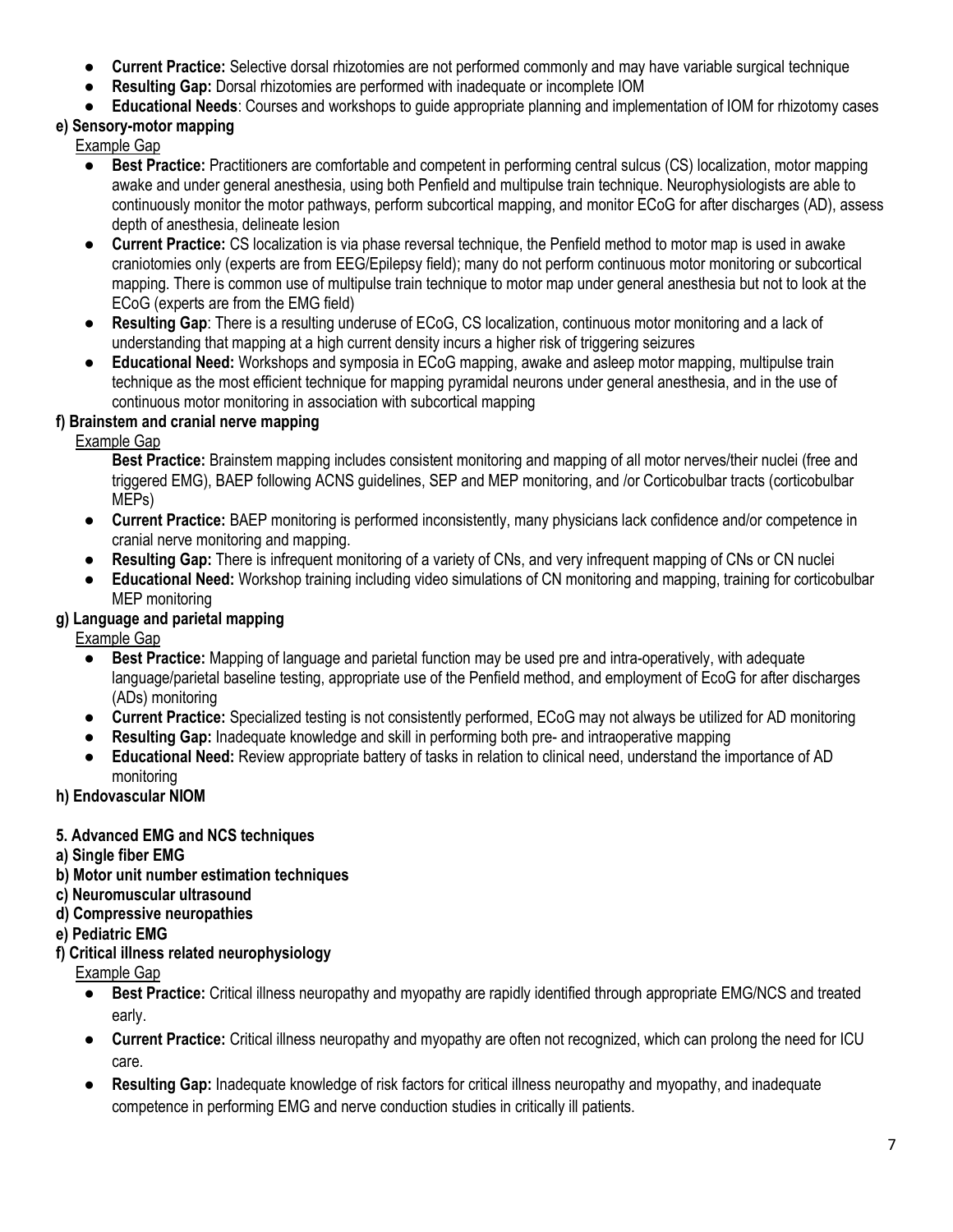- Educational Need: Didactic lectures and hands-on workshops on critical illness neuropathy and myopathy.
- g) Muscle ultrasound

h) Electroneurodiagnostics of the pelvic floor

- 6. Sleep/Polysomnography
- a) Neurophysiology of sleep disorders
- b) Application and interpretation of polysomnography
	- Example Gap
		- Best Practice: Sleep evaluations conform to published guidelines for polysomnography, such as the American Academy of Sleep Medicine Clinical Practice Guideline
		- Current Practice: Many practitioners are not familiar with the applicable guidelines.
		- **Resulting Gap:** Inadequate knowledge of optimal polysomnography techniques, inadequate competence in PSG techniques, and inadequate ability to incorporate guidelines into clinical practice.
	- Educational Need: Didactic lectures and workshops to review sleep guidelines and tools to incorporate guidelines into sleep lab management.
- c) Sleep in neurologic disorders (epilepsy, stroke, etc.)
- d) Sleep and coma

### 7. Autonomic Nervous System

Example Gap

- Best practice: Neurologists are able to screen patients for autonomic impairment through history, exam, and, when needed, additional testing to provide high value care that improves patient outcomes. Training on the physiology of the autonomic nervous system and current neurophysiology testing used for autonomic disorders allows neurologists to provide high value care for both diagnosis and management of these conditions.
- Current practice: Most neurologists are not familiar with the physiology of the autonomic nervous system or appropriate screening, testing or management of autonomic disorders.
- Resulting gap: Patients with autonomic disorders are often undiagnosed or diagnosed late in the course of a disease. This results in increased disability from symptoms. Neurologists are often not aware of appropriate treatments for patients which deleteriously impact patient quality of life.
- Educational need: Didactic lectures and workshops to increase understanding the physiology of autonomic nervous system and the testing that is available is integral to understanding autonomic disorders, autonomic testing and clinical management to improve patient QOL.

# 8. Neurophysiology of Cooling after Cardiac Arrest

Example Gap

- Best Practice: Targeted temperature management is the current standard of care for comatose patients with a cardiac arrest. Neurophysiologic data (EEG, EP) is integrated with clinical data and other modalities such as imaging and biochemical results for a comprehensive approach to assess comatose patients after cardiac arrest.
- Current Practice: Practitioners currently use EEG and evoked potentials inconsistently in determining the prognosis of patients who have undergone targeted temperature management. In a recent study of 8 centers with 202 cardiac arrest patients, only 50% received EEG.
- Resulting Gap: Inadequate knowledge regarding the appropriate utilization of neurophysiologic data to assess the prognosis of comatose patients who undergo targeted temperature management following cardiac arrest
- Educational need: Didactic sessions, workshops, and symposia regarding the use of neurophysiologic data for prognostication following cardiac arrest

### 9. Neurophysiology of sports injury and sports medicine

- Best Practice: Concern regarding the long-term health effects of concussion, including chronic traumatic encephalopathy, has led to an increasing use of neurophysiologic techniques to identify and monitor concussions. Use of older techniques, such as EEG and evoked potentials, as well as newer techniques, such as multi-limb reaction time testing and visual performance indices can improve detection and monitoring of concussions.
- **Current Practice:** Despite the development of newer techniques for identifying and monitoring of concussion, most newer techniques are not widespread. Conversely, some poorly validated techniques are inappropriately applied.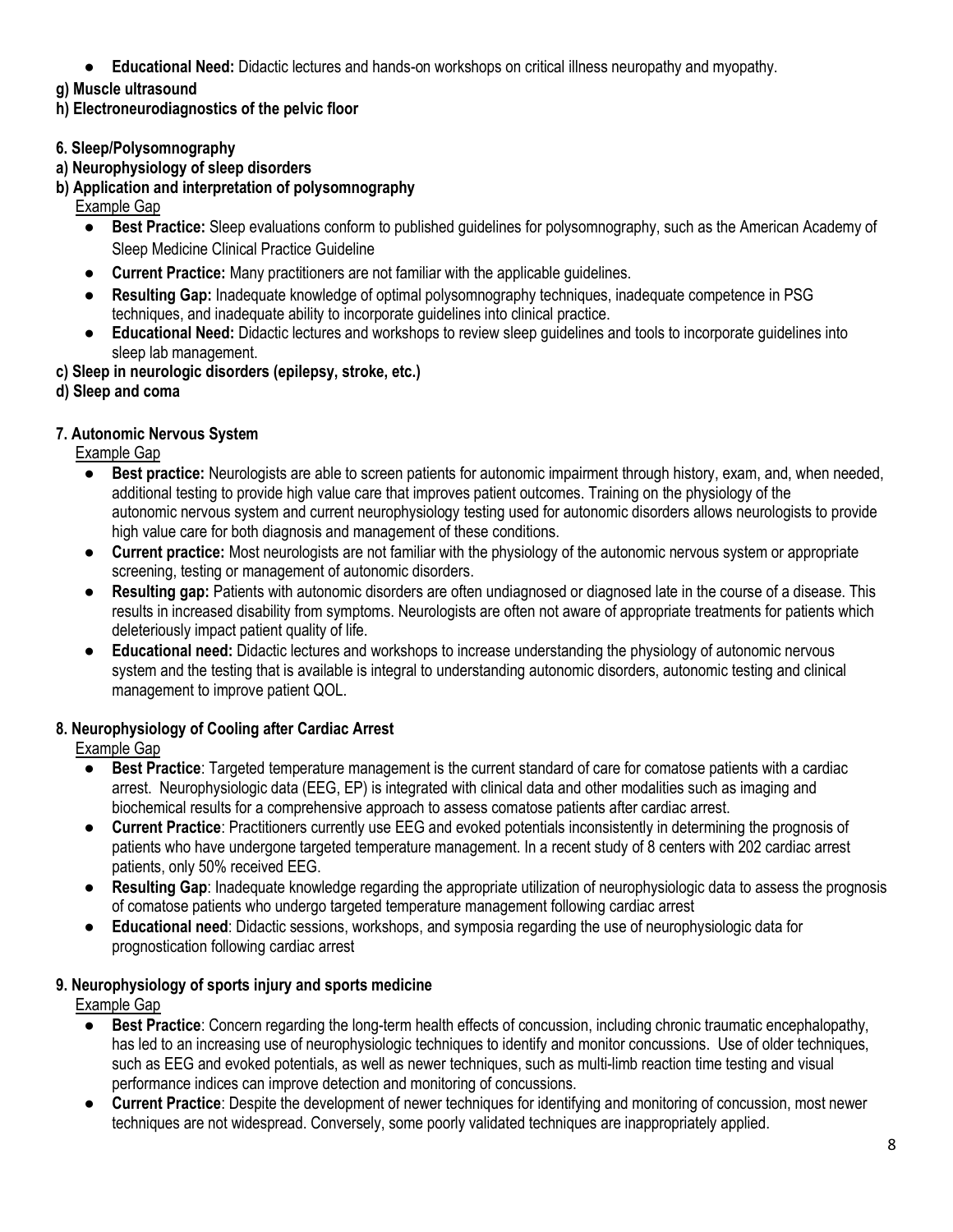- Resulting Gap: Neurophysiologists often lack adequate knowledge about newer, advanced screening and monitoring techniques for concussion and mild traumatic brain injury
- Educational need: Didactic sessions that review newer techniques for concussion and traumatic brain injury screening

### 10. Neurophysiology of Brain and Peripheral Nervous System Stimulation

- a) Deep brain stimulation
- b) Responsive neurostimulation
- c) Transcranial magnetic brain stimulation (TMS)

Example Gap

- Best Practice: TMS is appropriately applied for proven indications including presurgical motor and language mapping, and treatment of Major Depressive Disorder in adult patients.
- Current Practice: Very few centers in the USAhave used TMS in clinical practice; the majority has been for psychiatric applications. Few neurophysiologists have trained in this modality.
- Resulting Gap: Neurophysiologists have insufficient familiarity with the indications for and underlying physiology of TMS
- Educational Need: Education regarding current and emerging uses of TMS, including patient selection, underlying mechanisms, and appropriate application.

#### 12. Practice Management and Leadership in Clinical Neurophysiology

- a) Healthcare models
- b) Patient safety and quality improvement
- c) Billing and coding
- d) Educational techniques

Example Gap

- Best Practice: Clinical neurophysiologists effectively and efficiently execute their managerial and leadership roles, including effective systems improvement, finance management, and education of staff and team members and trainees.
- Current Practice: Clinical neurophysiologists rarely receive formal training in practice management in the course of their clinical development and are unprepared to take on managerial and leadership roles. Billing and coding standards frequently change, with physicians struggling to keep up on current practices.
- Resulting Gap: Neurophysiologists are uncertain of how to effectively manage their practices. Billing and coding may be inaccurate or incomplete.
- Educational Need: Didactic lectures, workshops, symposia, and other opportunities to develop managerial and leadership skills required of clinical neurophysiologists, including navigation of healthcare systems, patient safety and QI initiatives, updates on billing and coding, and effective educational techniques.

### 12. Neurophysiology of Movement Disorders

#### a) Spasticity

#### b) Myoclonus

c) Physiology of volitional versus involuntary movements

- Best Practice: Clinical neurophysiology techniques are applied to distinguish between various types and components of myoclonus, to guide treatment decisions.
- **Current Practice:** Neurologists struggle to distinguish between epileptic and non-epileptic myoclonus. Clinical neurophysiology tools are underutilized to guide diagnosis.
- Resulting Gap: Neurophysiologists lack familiarity and experience in using clinical neurophysiology tools in the evaluation of myoclonus.
- Educational Need: Workshops, seminars, and other offerings regarding the underlying physiology, etiology, and diagnosis of myoclonus based on neurophysiologic tools.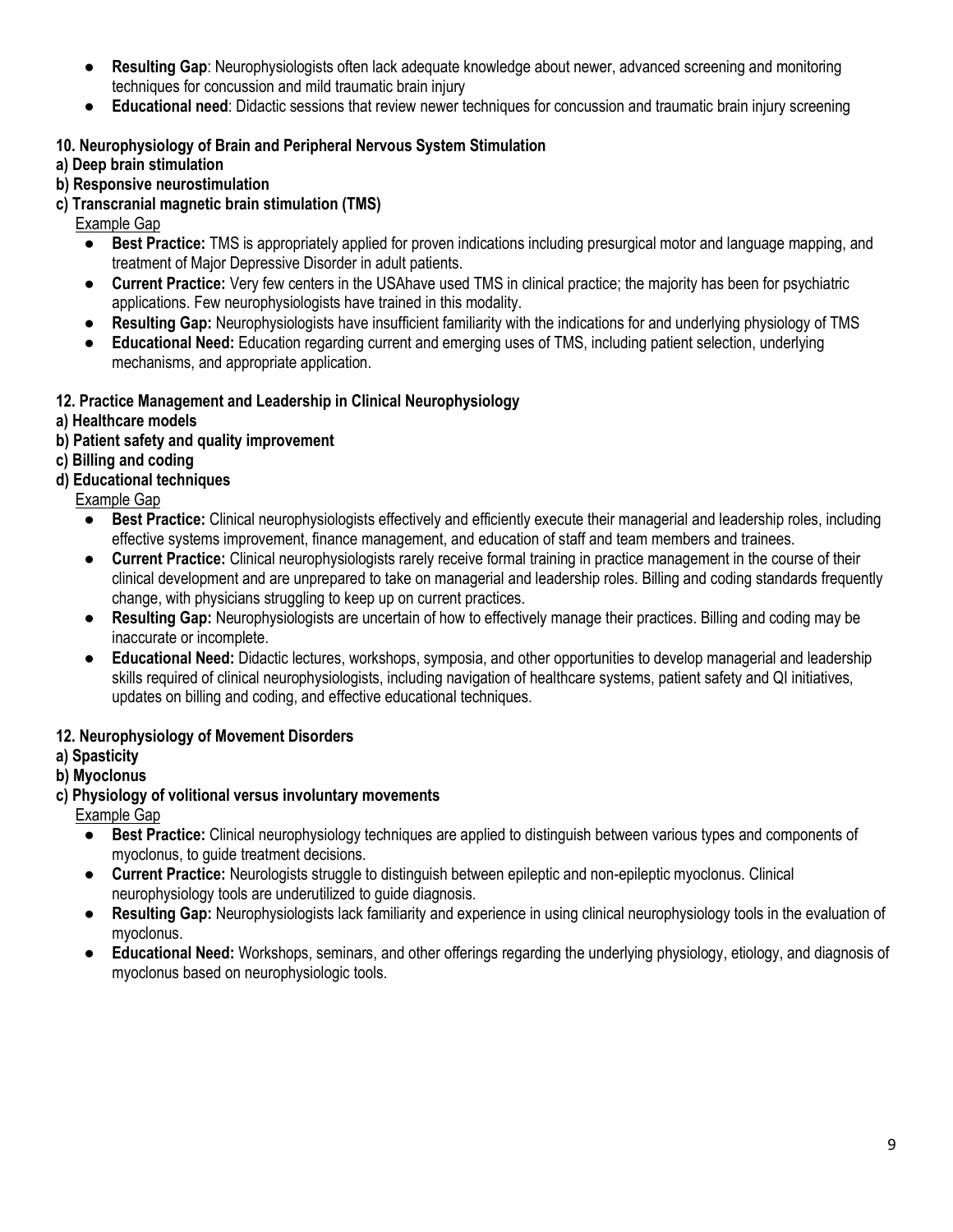### Gap #2 - Emerging Areas of Practice

Several emerging areas of clinical neurophysiology have significant practice gaps in which the opportunities for training and mentoring fall short of the need for experienced and trained neurologists. Identification of this practice gap has been made in several ways.

### Summary of Data

#### 1. Availability and scope of training programs in clinical neurophysiology

Training in these new areas is not available or limited in most neurology residencies. Clinical neurophysiology fellowship training programs provide 6 or more months of didactic and clinical experience in the major areas of clinical neurophysiology (electroencephalography, electromyography and nerve conduction studies, or polysomnography and assessment of disorders of sleep), but typically less clinical experience in other areas, and particularly may lack sufficient exposure to newer techniques. Practicing neurophysiologists out of training may have lacked exposure to emerging techniques that were not available at the time of training.

- 2. Recent articles in the Journal of Clinical Neurophysiology and tracking of the number of publications on these topics downloaded from the journal web site. Other major publications from Clinical Neurophysiology, Epilepsia, and others.
- 3. In survey responses of meeting attendees, consistent areas were self-identified as subject to knowledge or practice gaps. Feedback is obtained each year from attendees of the annual ACNS courses and program, as well as the annual ACNS mid-year courses. In these attendee surveys, requests for specific topic areas have led to identification of the gaps below.

### Analysis of Gap #2

# 1. New/next generation seizure detection algorithms

Example Gap

- Best Practice: Visual assessment of video EEG is currently the gold standard for the diagnosis of seizures and epilepsy. Rapid advancements in seizure detection algorithms offer the potential for more accurate, efficient interpretation of EEG studies and diagnosis of seizures through other approaches.
- **Current Practice:** Several seizure detection devices are currently under investigation for the detection of seizures in long-term epilepsy monitoring units as well as the outpatient setting. Detection modalities in use or being investigated include accelerometry, electrocardiogram, electrodermal activity, mattress sensors, surface electromyography, video detection systems, gyroscope, peripheral temperature, photoplethysmography, and respiratory sensors, among others. Multimodal seizure detection devices may have advantages over unimodal systems in terms of higher sensitivities with lower false detections. Most CN training programs offer little didactic or practical training in these emerging technologies as they are largely investigational at this time, even as families ask their physicians for information about these devices.
- Resulting Gap: Inadequate knowledge and competence in using and interpreting available seizure detection and seizure prediction modalities
- Educational Need: Symposia and workshops focusing on the current evidence base, also focusing on device availability/selection and patient and seizure characteristics to assist in selecting appropriate detection modalities.

#### 2. Broad band EEG including ultrafast and ultraslow

- Best Practice: There is a standardization in the use of broad band EEG use and interpretation.
- Current Practice: Currently the use/assessment of ultrafast and ultraslow activity is limited by the variability in training. Misconceptions that dedicated DC amplifiers are needed to assess it may also contribute to its limited use.
- Resulting Gap: Interictal and ictal fast activity (HFOs), infraslow activity and ictal baseline shifts are not widely used in clinical practice. There is an inadequate evidence base for their utility, and gaps in the understanding of the pathophysiologic basis and the inter-relationships among the different types of broadband EEG activity. Prospective data examining the value of broad band EEG findings as a predictor of seizure outcome in larger cohorts is lacking.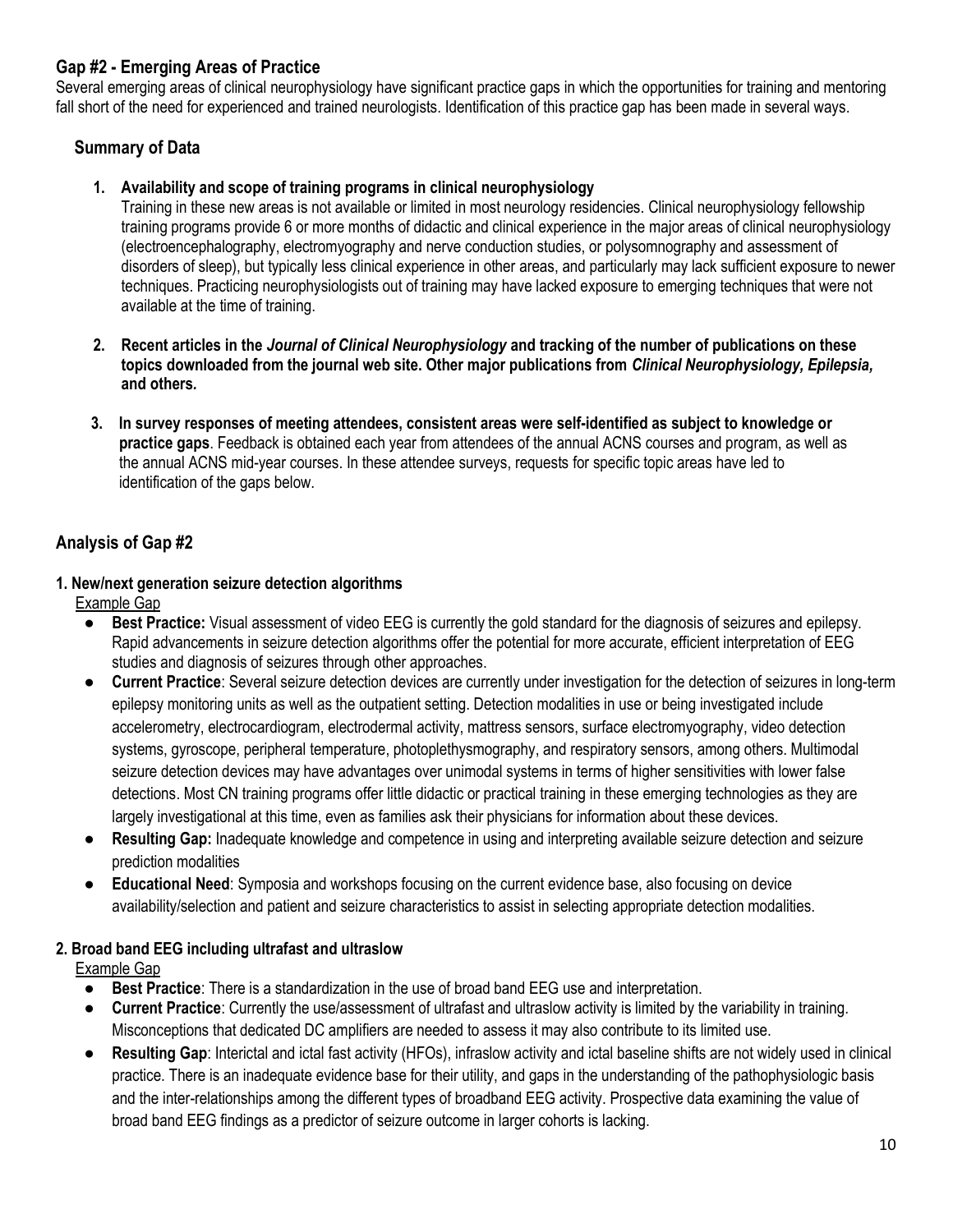● Educational Need: Symposia and workshops on stereo-EEG addressing broad band EEG interpretation.

### 3. Neuroplasticity, brain/machine interface, regenerative and rehabilitative strategies

Example Gap

- Best Practice: In recent years, several novel techniques including functional electrical stimulation, robot assisted gait training, electromechanical gait training, and brain computer interface, have been utilized to aid patients in recovery from strokes and other neurologic injuries. These techniques utilize new technologies and an evidence based approach to improve patient outcomes.
- **Current Practice:** Although several promising rehabilitation strategies have been developed, the majority of these strategies are not currently in widespread use.
- Resulting Gap: Inadequate knowledge of many of the new techniques that are available to aid in functional recovery from neurological and inadequate knowledge to use these techniques in practice.
- Educational Need: Symposia that review the use of newer techniques for recovery from neurological injury in clinical practice

### 4. Neurophysiology of the spectrum of consciousness and psychiatric disorders

### a) Advanced assessment of the healthy brain at rest and in meditation

### b) Advanced assessment of coma

Example Gap

- Best Practice: Neurophysiologic techniques, including EEG and event related potentials, can be used to help distinguish between minimally conscious and persistently vegetative patients. Distinguishing between these patients based upon physical examination techniques alone is often challenging.
- Current Practice: To date, only a small number of research centers have used EEG or event related potentials in the evaluation of this patient population.
- Resulting Gap: Inadequate knowledge of the neurophysiology of consciousness, and how it can be used to evaluate patients who are minimally conscious or vegetative
- Educational Need: Didactic sessions that review of the practice for utilizing EEG and event related potentials in the evaluation of minimally conscious patients

#### c). Advancements in the neurophysiological assessment of psychiatric disorders

### 5. Machine Learning in Neurophysiology

Example Gap

- Best Practice: Employment of machine learning in various areas of healthcare delivery and clinical practice can optimize patient care. Utilizing data generated in the neurophysiologic evaluation of neuromuscular disease (EMG) and central nervous system disorders (EEG) to detect and predict clinically relevant events and prognoses can improve patient care.
- Current Practice: Only a few research centers have used such algorithms in neurophysiology; the vast majority of centers rely on long-standing, neurophysiologist-dependent methods of disease identification that are prone to human error.
- **Resulting Gap**: Few neurophysiologists understand the role and power of using machine learning to augment clinical practice.
- Educational Need: Didactic sessions that introduce the concept of deep learning and how clinical neurophysiologists can become involved in its development and utilization.

# 6. Application of Magnetospinography (MSG) and Magnetoneurography (MNG)

Example Gap

- Best Practice: Localization of lesions within the spinal cord and peripheral nerves can be difficult and may require extensive neurophysiologic evaluation and invasive monitoring. MSG and MNG are non-invasive methods that augment current neurophysiological techniques in localization of lesions within the spine and peripheral nerves.
- **Current Practice: MSG and MNG techniques are practiced by very few centers.**
- Resulting Gap: Inadequate knowledge about these techniques and their utility in clinical practice.
- Educational Need: Didactic sessions that review the use of MSG and MNG, including their sensitivity, specificity, limitations, and their optimal role in neurophysiologic evaluation of spinal cord and peripheral nerve lesions.

#### References: